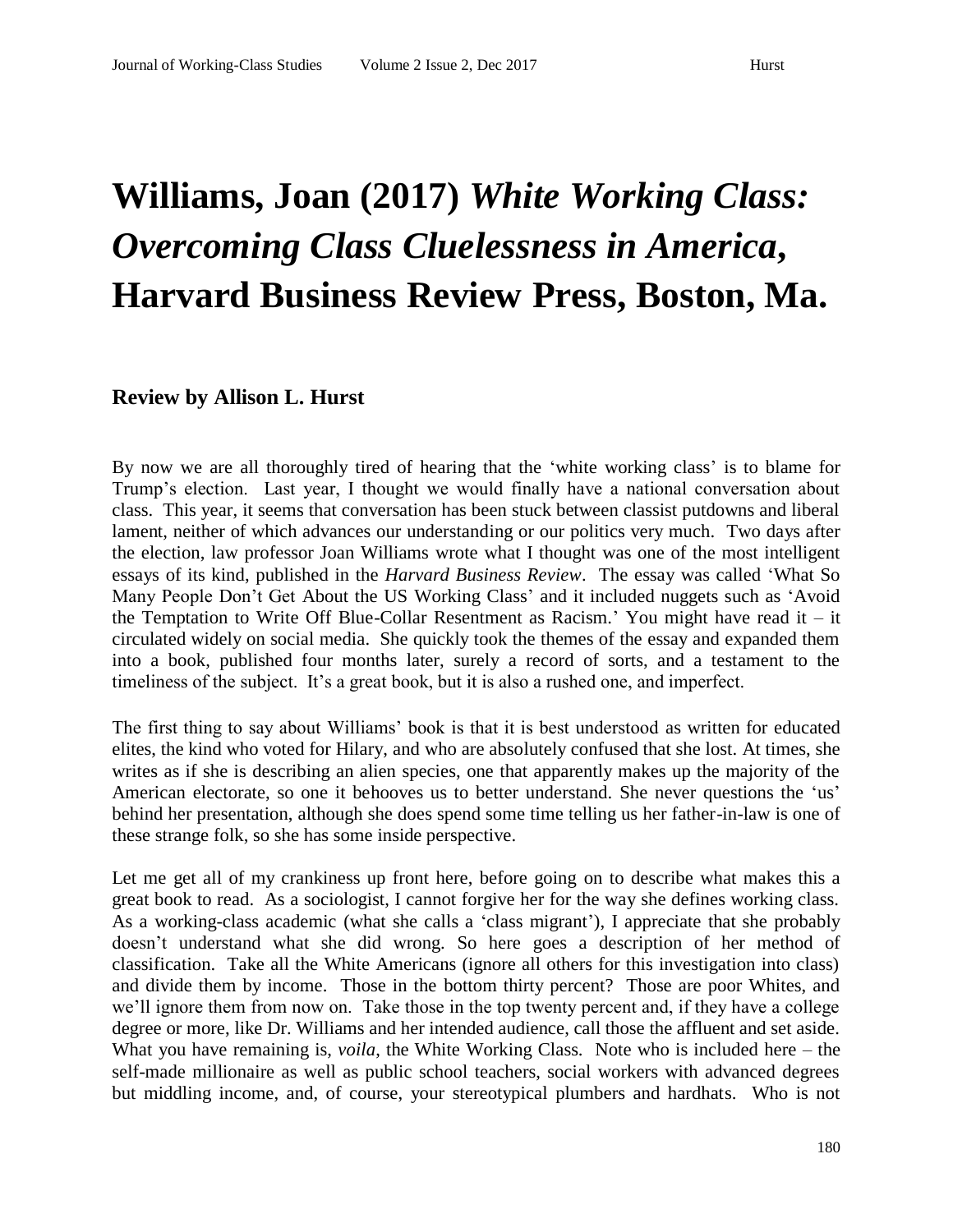included? Well, working-class people of color, obviously, but also the working poor, our Wal-Mart greeters, janitors, nurse's aides, hotel cleaners. You kind of get the feeling that Williams assumes these are people of color so the 'poor vs. working class' line is one primarily of race. Need I remind you this is not true?

I spend so much time on Williams' definition because I think it is her one big flaw, and one related to her own elite class position. The book would be more accurately titled, *The White Middle Class: Yes, There Are White People Outside My Gated Community and They Think Differently Than I.*'

There are important consequences to her flawed definition of the working class. For one, it reinforces stereotypes the highly educated have about the racial distinctions within the working class. This works against one of Williams' primary arguments, that the 'white working class' support of Trump was not founded on racism. At the same time she is telling her readers this, she has artificially severed the working class into two opposing racial groups. In reality, the (occupationally-based) working class is full of people living and working and loving across racial lines. Her definition also obscures important distinctions between the wealthy and the poor and, given that the former is included in her definition but not the latter, muddies her discussion of economic inequality and how economic anxiety fuels politics. Most of all, the definition sort of proves the point of many on the right, that highly-educated liberals see everyone else as beneath them, here to be pitied and explained rather than denigrated as deplorables, but still operating as the other group.

Despite this, however, the book is well worth reading. Here's why:

Williams argues that affluent, highly educated people are clueless about class, and sometimes downright callous about the economic anxieties felt by most Americans. Instead of taking these anxieties seriously, elites attribute voiced concerns to racism, sexism, and nativism. We all remember last year, right? She then spends most of the book schooling elites on how the 'working class' really thinks, with catchy chapter titles such as 'Is the Working Class Just Racist?' (Not necessarily!), 'Is the Working Class Just Sexist?' (Yeah, but so is the UMC). As a working-class academic, I found the chapter 'Why Doesn't the Working Class Get with It and Go to College' mostly right-on target, if a little simplistic. 'Educational levels do not just reflect social class, they are *constitutive* of it. Graduating from college is a class act that both enacts class status and reproduces it' (43). You get the point. Throughout these chapters, and in a penultimate chapter that is overtly about political strategy, she gives clear and cogent examples of strategies that can help rebuild democratic coalitions. All good stuff.

Behind almost every chapter lurks the specter of Trump and Williams' view that class cluelessness was directly attributable to his election. By being smirky and condescending, educated elites pushed the 'white working class' into the arms of the enemy. There are serious problems with this analysis, not least of which is that Trump won a majority of votes at all income levels, and that *most* white working-class people either did not vote for him or did not vote at all. Still, if Williams can persuade more people like herself to stop being clueless and callous about class, we probably will be much better off as a nation. In the conclusion, Williams describes her project as one of describing a 'relationship gone bad' between elites and the white